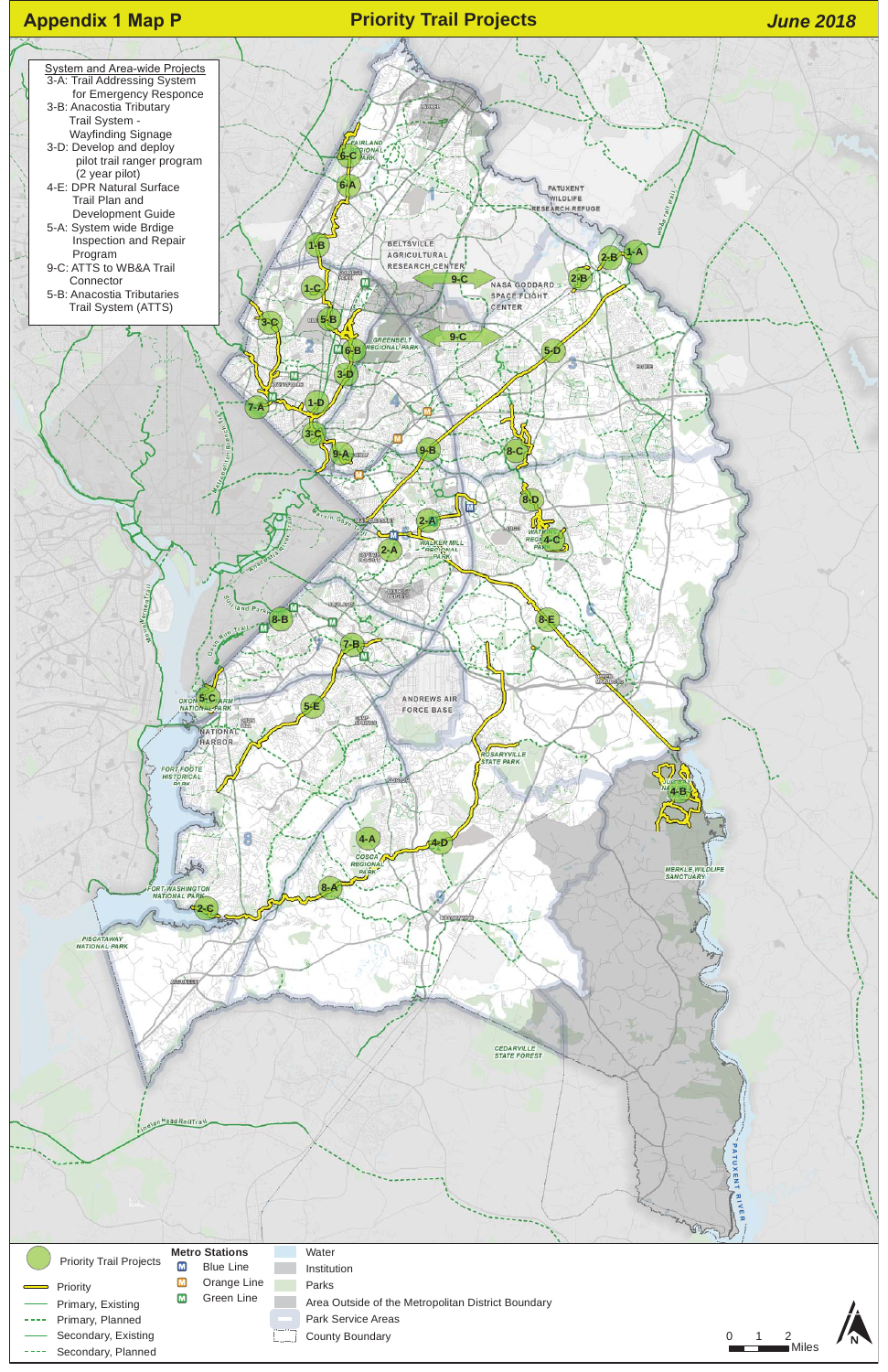# **Appendix 1-2: Priority Projects List (2018)**

| <b>List</b><br>and<br>Map #                                                                             | <b>Project Name</b>                                             | <b>Project Limits</b>                                                                                   | Length    | <b>Description</b>                                                                                                                                               | <b>Cost Estimate</b>              |  |
|---------------------------------------------------------------------------------------------------------|-----------------------------------------------------------------|---------------------------------------------------------------------------------------------------------|-----------|------------------------------------------------------------------------------------------------------------------------------------------------------------------|-----------------------------------|--|
| Priority 1: Ensure Funding for Unexpected Project Costs for Projects Already Underway                   |                                                                 |                                                                                                         |           |                                                                                                                                                                  |                                   |  |
| $1-A$                                                                                                   | <b>WB&amp;A Trail</b><br>Connection                             | <b>Bridge from Anne</b><br>Arundel County to<br>Prince George's<br>County                               | 600 ft    | <b>Bridge over Patuxent</b><br>River to complete trail<br>gap                                                                                                    | \$5.5 million<br>(funded)         |  |
| $1 - B$                                                                                                 | <b>Little Paint Branch</b><br><b>Trail Extension</b><br>Phase 1 | <b>Beltsville Community</b><br><b>Center to Little Paint</b><br><b>Branch Trail</b>                     | 2 miles   | Completes trail<br>gap between Paint<br><b>Bridge Trailat Cherry</b><br>Hill Rd to the Little<br>Paint Branch Trail at<br><b>Beltsville Community</b><br>College | \$4,200,000<br>(funded)           |  |
| $1-C$                                                                                                   | <b>College Park Woods</b><br><b>Connector Trail</b>             | DePauw Place to<br><b>Paint Branch Trail</b>                                                            | 0.5 miles | Connector trail                                                                                                                                                  | \$1,600,000<br>(funded)           |  |
| $1-D$                                                                                                   | Rhode Island Avenue<br><b>Trolley Trail</b>                     | Farragut St to<br><b>Armentrout Drive &amp;</b><br>Northwest Branch<br><b>Trail at Melrose</b><br>Park. | 0.5 miles | Completes trail gap                                                                                                                                              | \$468,000<br>(partial<br>funding) |  |
| Priority 2: Continue Phased Development of Major Trails in the Design and Development<br><b>Process</b> |                                                                 |                                                                                                         |           |                                                                                                                                                                  |                                   |  |
| $2-A$                                                                                                   | <b>Central Avenue</b><br>Corridor Trail Phase 1                 | Addison Plaza to<br>Peppermill Road                                                                     | 1 mile    | New trail                                                                                                                                                        | \$5,800,000                       |  |
| $2-A$                                                                                                   | <b>Central Avenue</b><br><b>Corridor Trail Phase 2</b>          | Capitol Heights Loop<br>& Peppermill Road to<br>Largo Town Center                                       | 6.5 miles | Includes 2.5 mile loop<br>west of Addison Rd<br>Metro to Seat Pleasant<br>and Capital Heights<br>and 4-mile segment to<br>Largo at Lottsford Road.               | \$37 million                      |  |
| $2 - B$                                                                                                 | <b>Bowie Heritage Trail</b><br>Phase 1                          | <b>Falling Water Court</b><br>via Adnell Park to<br>Jericho Park                                        | 1 mile    | New trail. Design and<br>construction managed<br>by City of Bowie                                                                                                | \$192,000<br>(funded)             |  |
| $2 - B$                                                                                                 | <b>Bowie Heritage Trail</b><br>Phase 3 (Phase 2 is<br>complete) | <b>Bowie State/DNR</b><br>property line to<br><b>WB&amp;A Trail Spur</b>                                | 0.5 miles | Completes trail gap.<br>Managed by DPR.                                                                                                                          | \$278,000                         |  |
| $2-C$                                                                                                   | Piscataway<br>Creek Trail - Fort<br>Washington                  | Ft. Washington Park<br>(NPS) at King Charles<br>Terrace to Piscataway<br><b>Drive</b>                   | 1 mile    | Partnership with<br>NPS. Improved<br>natural surface trail<br>for hiking.                                                                                        | \$925,000                         |  |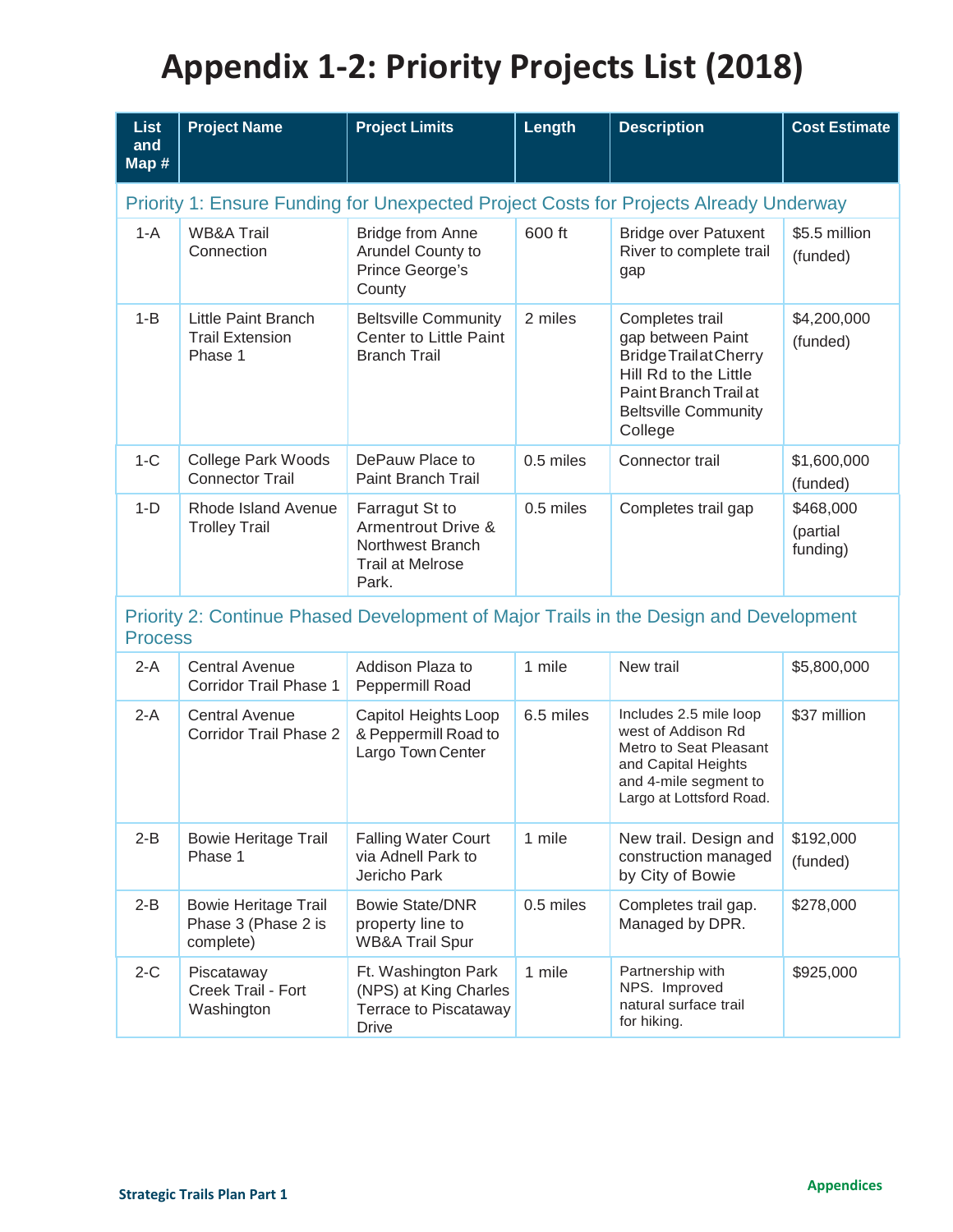| <b>List</b><br>and<br>Map #                                                             | <b>Project Name</b>                                                          | <b>Project Limits</b>                                                          | Length      | <b>Description</b>                                                                                                                   | <b>Cost Estimate</b>  |  |  |
|-----------------------------------------------------------------------------------------|------------------------------------------------------------------------------|--------------------------------------------------------------------------------|-------------|--------------------------------------------------------------------------------------------------------------------------------------|-----------------------|--|--|
| Priority 3: Develop a Trail Management Team and Address Trail Lighting & Security Needs |                                                                              |                                                                                |             |                                                                                                                                      |                       |  |  |
| $3-A$                                                                                   | <b>Trail Addressing</b><br>System for Emergency<br>Response                  | Phase 1 implement<br>on Anacostia<br><b>Tributaries Trail</b><br>System (ATTS) | System-wide | Design and install a<br>set of trail address<br>signs to help trail<br>users locate<br>themselves<br>accurately when<br>calling 911. | $-$ \$50,000          |  |  |
| $3 - B$                                                                                 | Anacostia Tributary<br>Trail System -<br><b>Wayfinding Signage</b>           | 30+ mile ATTS                                                                  | 30 miles    | Install replacement<br>wayfinding signage                                                                                            | \$860,000             |  |  |
| $3-C$                                                                                   | Install Trail Lighting                                                       | <b>ART</b> in Cottage City<br>and NW Br Tr in<br><b>Langley Park</b>           | 1-2 miles   | Based on study<br>findings install trail<br>lighting in select<br>locations on the ATTS.                                             | \$500,000<br>(funded) |  |  |
| $3-D$                                                                                   | Develop and deploy<br>pilot trail ranger<br>program (2 year pilot)           | <b>ATTS</b>                                                                    | 30 miles    | Fund a pilot project to<br>be integrated into<br>operating expenses if<br>successful.                                                | \$300,000             |  |  |
|                                                                                         | <b>Priority 4: Fund Natural Surface Trail Rehabilitation and Development</b> |                                                                                |             |                                                                                                                                      |                       |  |  |
| $4-A$                                                                                   | Cosca Regional Park<br><b>Trails</b>                                         | Cosca Regional Park                                                            |             | Complete construction<br>of planned mountain<br>biking trails.                                                                       | Under \$25,000        |  |  |
| $4 - B$                                                                                 | Jug Bay<br>HikingEquestrian<br><b>Trails</b>                                 | Jug Bay Natural Area                                                           |             | Implement planned<br>upgrades to natural<br>surface trails.                                                                          | <b>TBD</b>            |  |  |
| $4-C$                                                                                   | Hiking/Mt. Biking/<br><b>Equestrian Trails</b>                               | Watkins Regional Park Watkins Regional Park                                    |             | Implement upgrades to<br>natural surface trails<br>identified in the WRP<br>Master Plan                                              | <b>TBD</b>            |  |  |
| $4-D$                                                                                   | Cosca to Rosaryville<br>Trail                                                | Powerline and Stream<br><b>Valley Corridors</b>                                | 6.5 miles   | Study alignment<br>options for un-paved<br>trail linking Cosca RP<br>to Rosaryville State<br>Park                                    | <b>TBD</b>            |  |  |
| $4-E$                                                                                   | <b>DPR Natural Surface</b><br>Trail Plan and<br>Development Guide            | <b>DPR Park System</b>                                                         | $\sim$ $-$  | Develop a plan that<br>includes needs<br>assessment, study of user<br>groups, design manual<br>and management<br>guidelines.         | \$150,000             |  |  |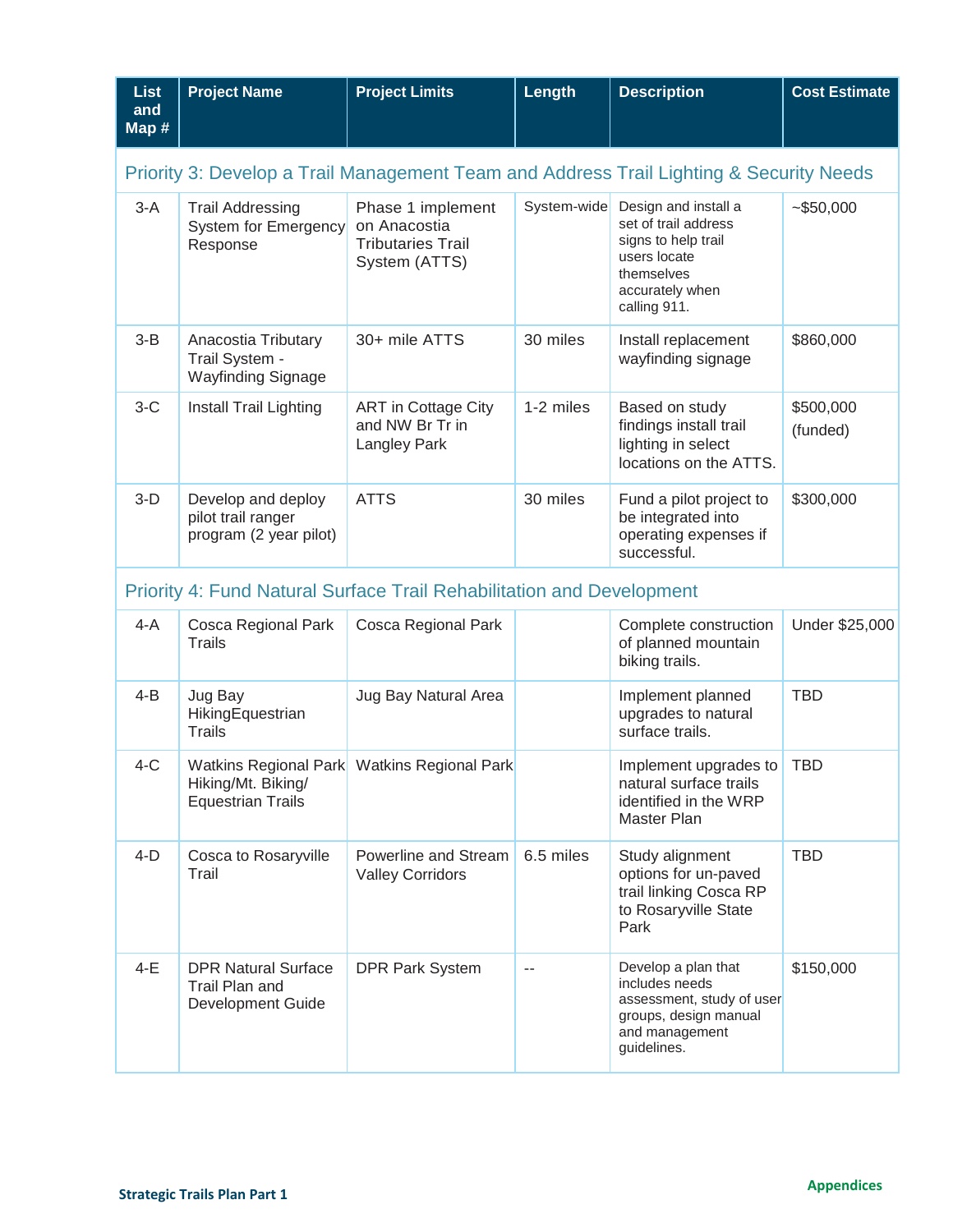| <b>List</b><br>and<br>Map #                                                             | <b>Project Name</b>                                                                 | <b>Project Limits</b>                                                        | Length      | <b>Description</b>                                                                                                                                                                                                                                                                                                                                                                                          | <b>Cost Estimate</b> |  |
|-----------------------------------------------------------------------------------------|-------------------------------------------------------------------------------------|------------------------------------------------------------------------------|-------------|-------------------------------------------------------------------------------------------------------------------------------------------------------------------------------------------------------------------------------------------------------------------------------------------------------------------------------------------------------------------------------------------------------------|----------------------|--|
|                                                                                         | Priority 5: Fund and Conduct Trail Safety Audits & Rehabilitation Action Plans      |                                                                              |             |                                                                                                                                                                                                                                                                                                                                                                                                             |                      |  |
| $5-A$                                                                                   | System wide Bridge<br>Inspection and Repair<br>Program                              | System wide                                                                  |             |                                                                                                                                                                                                                                                                                                                                                                                                             | <b>TBD</b>           |  |
| 5<br>$B--E$                                                                             | Safety Audits and<br>Rehabilitation<br><b>Activities for Major</b><br><b>Trails</b> | <b>Existing Older Trails</b>                                                 | $~50$ miles | Conduct detailed safety<br>audits and develop and<br>implement trail<br>upgrades.<br>Issues to be reviewed<br>include:<br><b>Bridges</b><br>$\bullet$<br>Underpasses<br>$\bullet$<br><b>Boardwalks</b><br>$\bullet$<br><b>Bollards</b><br>$\bullet$<br><b>Pavement Quality</b><br>$\bullet$<br>Drainage<br>$\bullet$<br>Vegetation<br>$\bullet$<br>Signage & Striping<br>$\bullet$<br><b>Pavement Width</b> | <b>TBD</b>           |  |
| $5 - B$                                                                                 | Anacostia Tributaries<br>Trail System (ATTS)                                        | <b>ATTS</b>                                                                  |             |                                                                                                                                                                                                                                                                                                                                                                                                             | <b>TBD</b>           |  |
| $5-C$                                                                                   | Oxon Cove/ Oxon Run<br>Trail                                                        | Oxon Cove / Oxon<br><b>Run near Forest</b><br>Heights and Oxon Hill<br>Farm. |             |                                                                                                                                                                                                                                                                                                                                                                                                             | <b>TBD</b>           |  |
| $5-D$                                                                                   | <b>WB&amp;A Trail</b>                                                               | Race Track Road to<br>MD 450.                                                |             |                                                                                                                                                                                                                                                                                                                                                                                                             | <b>TBD</b>           |  |
| $5-E$                                                                                   | <b>Henson Creek Trail</b>                                                           | Oxon Hill Road to<br>Temple Hill Road                                        |             |                                                                                                                                                                                                                                                                                                                                                                                                             | <b>TBD</b>           |  |
| Priority 6: Address Short Gaps in the Trail Network & Construct In-Park Connector Paths |                                                                                     |                                                                              |             |                                                                                                                                                                                                                                                                                                                                                                                                             |                      |  |
| $6-A$                                                                                   | <b>Little Paint Branch</b><br><b>Trail Extension</b><br>Phase 2                     | Along Old Gunpowder<br>Road from Denim<br>Road to I-95 bridge                | 900 feet    | Completes trail gap                                                                                                                                                                                                                                                                                                                                                                                         | \$79,000             |  |
| $6 - B$                                                                                 | Old Calvert Road<br>Park Connector<br>Trail                                         | <b>NE Branch Stream</b><br>Valley Park near CP<br>Airport                    | 0.25 miles  | The City of College<br>Park has asked for a<br>bridge to connect NE<br>Branch Trail to the<br>Park.                                                                                                                                                                                                                                                                                                         | <b>TBD</b>           |  |
| $6-C$                                                                                   | <b>Fairland Regional</b><br>Park                                                    | <b>Aquatic Center to</b><br><b>Gardens Ice House</b><br>Parking Lot          | 0.25 miles  | Connector trail                                                                                                                                                                                                                                                                                                                                                                                             | \$232,000            |  |
| <b>Priority 7: Revive Stuck Projects</b>                                                |                                                                                     |                                                                              |             |                                                                                                                                                                                                                                                                                                                                                                                                             |                      |  |
| $7-A$                                                                                   | Prince George's<br><b>Connector Trail</b>                                           | Chillum Road to<br><b>Russell Avenue</b>                                     | $0.5$ mile  | Completes trail gap                                                                                                                                                                                                                                                                                                                                                                                         | \$2,329,000          |  |
| $7 - B$                                                                                 | <b>Henson Creek Trail</b><br>Extension                                              | Temple Hill Roadto<br><b>Branch Ave Metro</b><br><b>Station</b>              | 2 miles     | Trail extension<br>including crossing<br>I-495 & MD 5                                                                                                                                                                                                                                                                                                                                                       | \$3,085,000          |  |